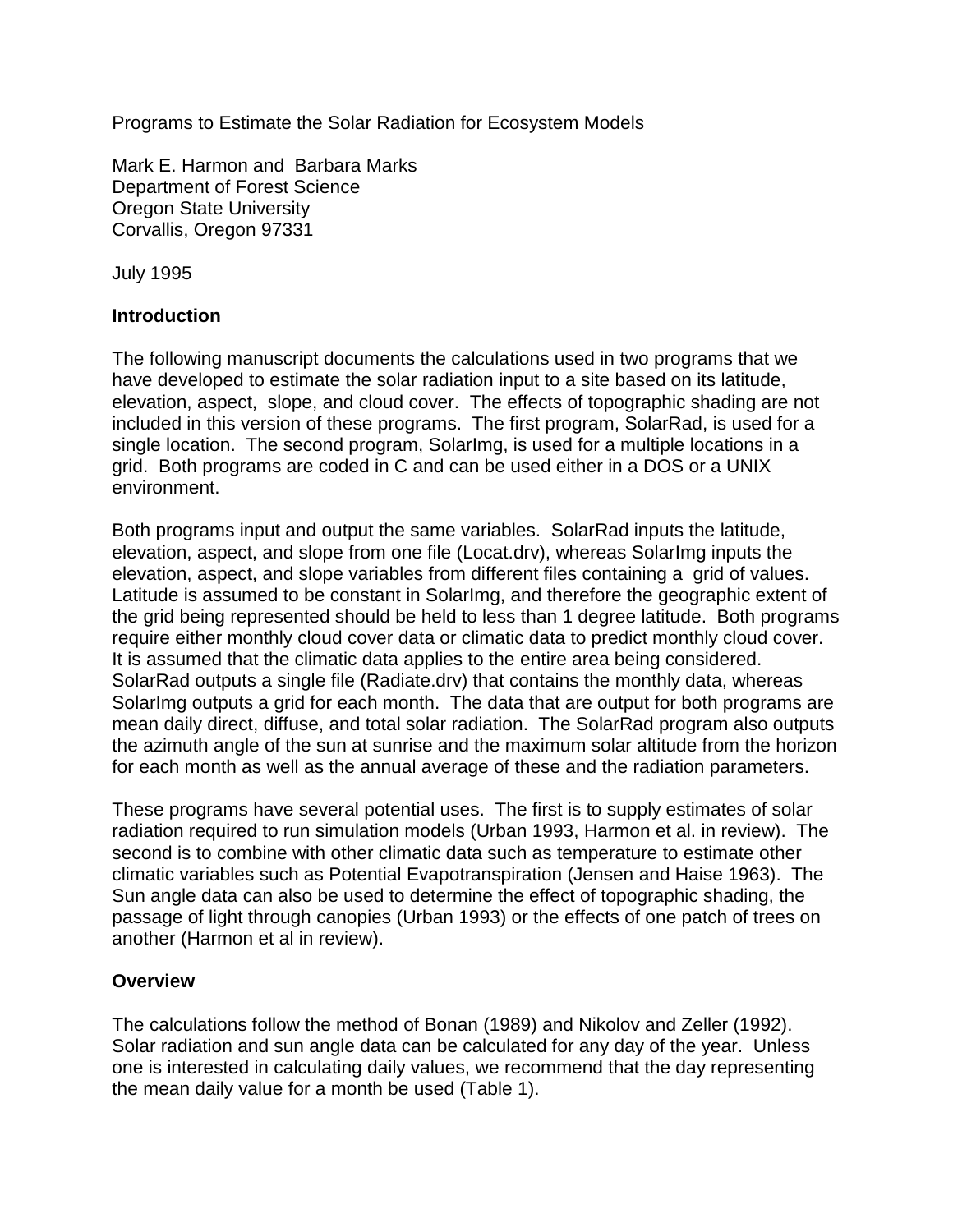Table 1. Days of the month that give the mean daily solar radiation after Klein (1977).

| Date | Julian Day |
|------|------------|
| 14   | 17         |
| 16   | 47         |
| 16   | 75         |
| 15   | 105        |
| 15   | 135        |
| 11   | 162        |
| 17   | 198        |
| 16   | 228        |
| 15   | 258        |
| 15   | 288        |
| 14   | 318        |
| 10   | 344        |
|      |            |

The general flow of calculations in the programs is as follows:

1) Estimate the amount of radiation entering the top of the atmosphere (see ExtraTerrestrial Radiation Function).

2) Estimate the cloud cover based on monthly precipitation and temperature if these data are not directly available (see Cloud Function).

3) Estimate the effect of season, latitude, elevation, and cloud cover on the transmission of solar radiation to a horizontal (i.e., non-sloping) surface (see Transmission Function).

4) Based on the transmission of solar radiation, estimate the partitioning of solar radiation into direct and diffuse radiation (see Partition Function).

5) Determine the effect of the slope of the site on the amount of diffuse radiation received (see Diffuse Tilt Function).

6) Determine the effect of the slope of the site on the amount of direct radiation received (see Direct Tilt Function).

7) Add the diffuse and direct radiation received by the surface (see Total Radiation Function).

8) Determine the azimuth angle of the sun at sunrise and the maximum solar altitude (see Sun Angle Function).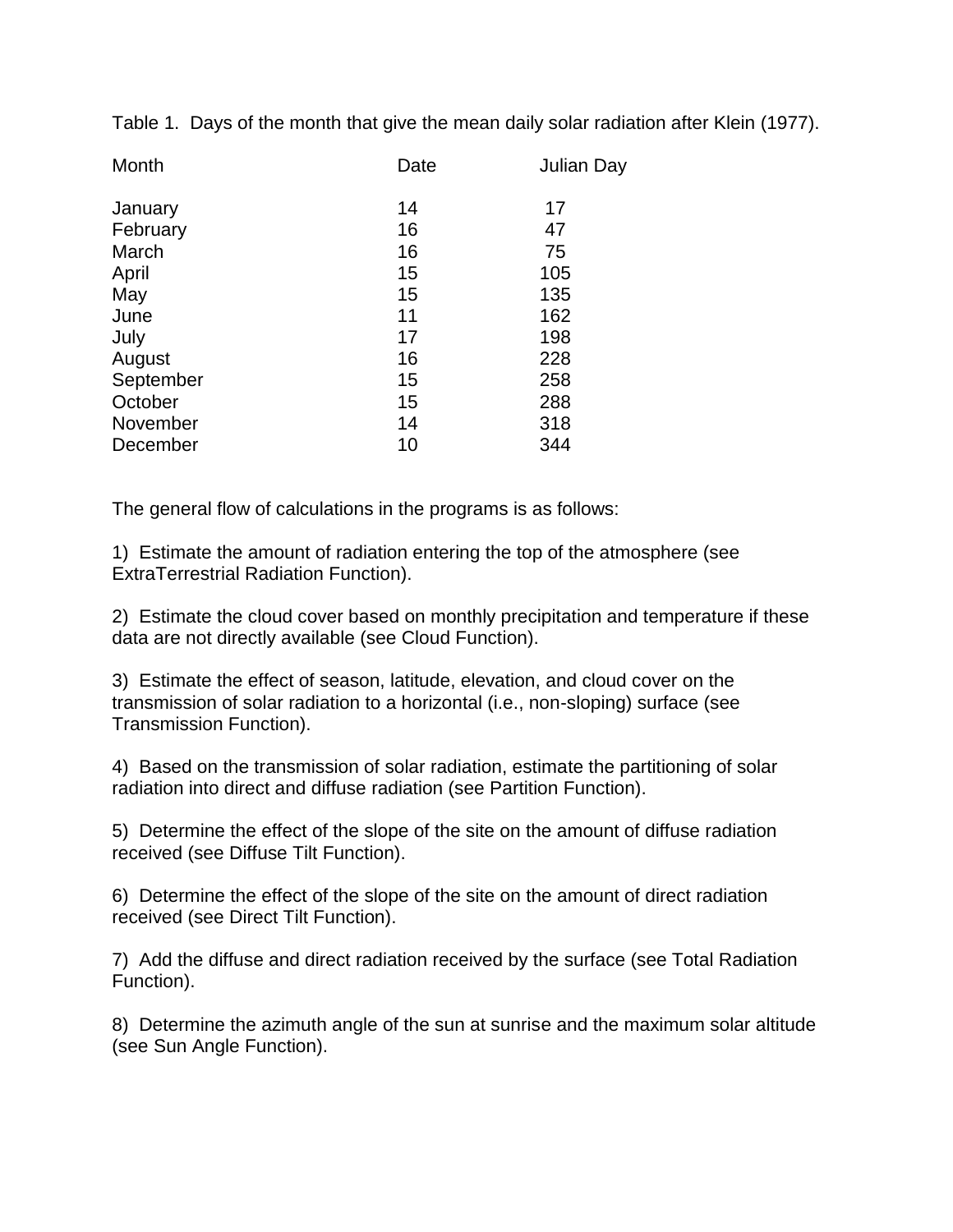The details of each function are described more fully below. We have followed certain naming conventions in the following equations. Whenever a variable can apply to different time periods we have italicized the prefix. Therefore any variable that contains Mon can apply to any month, and any variable that contains Hour can apply to any hour of the day.

# **Convert Function.**

The purpose of this function is to convert all the angles that are expressed as degrees into radians by multiplying by 0.01745 radians/degree. This conversion is computed for the latitude and slope steepness. All other conversions to radians (e.g., aspect) are done within the formulae.

## **ExtraTerrestrial Radiation Function.**

This function calculates the amount of radiation received at the top of the atmosphere for a given month. The average daily radiation received by a horizontal surface above the atmosphere is estimated from the solar declination on a given day, the latitude, and sunrise/sunset hour angle. The solar declination (MonSolarDec in radians) on a given day of the year is:

MonSolarDec= 0.4093 \* sin (6.283\*(284+MonJulian)/365)

where MonJulian is the Julian day of a month that gives the mean monthly solar radiation. Note that in the right hand side of this equation Julian days are converted to radians and that the days of the year are offset to give correct seasonal phasing. The sunrise/sunset hour angle for each month (MonHourAngle) is given by:

```
MonHourAngle = arccos[- tan (Lat) * tan (MonSolarDec)]
```
where Lat is the latitude in degrees. The solar radiation received at the top of the atmosphere (MonSolarRadTop) for a given Julian day (MonJulian) is:

MonSolarRadTop=(SolarConstant/3.1416)\*[1+0.033\*cos(6.197\*MonJulian)] \*[cos (Lat)\*cos(MonSolarDec)\*sin(MonHourAngle) +MonHourAngle\*sin(Lat)\*sin(MonSolarDec)]

Julian days are converted to an angle in radians by multipliying by 6.197 (6.283 radians \*360 degrees/365 days per year). The solar constant (SolarConstant) varies from source to source; we have set SolarConstant to 2880 cal cm-2 day-1 as in Bonan (1989).

# **Cloud Function.**

The purpose of this function is to calculate the mean monthly cloud cover. If these type of data are available, then they will be read directly from the file named Cloud.drv. As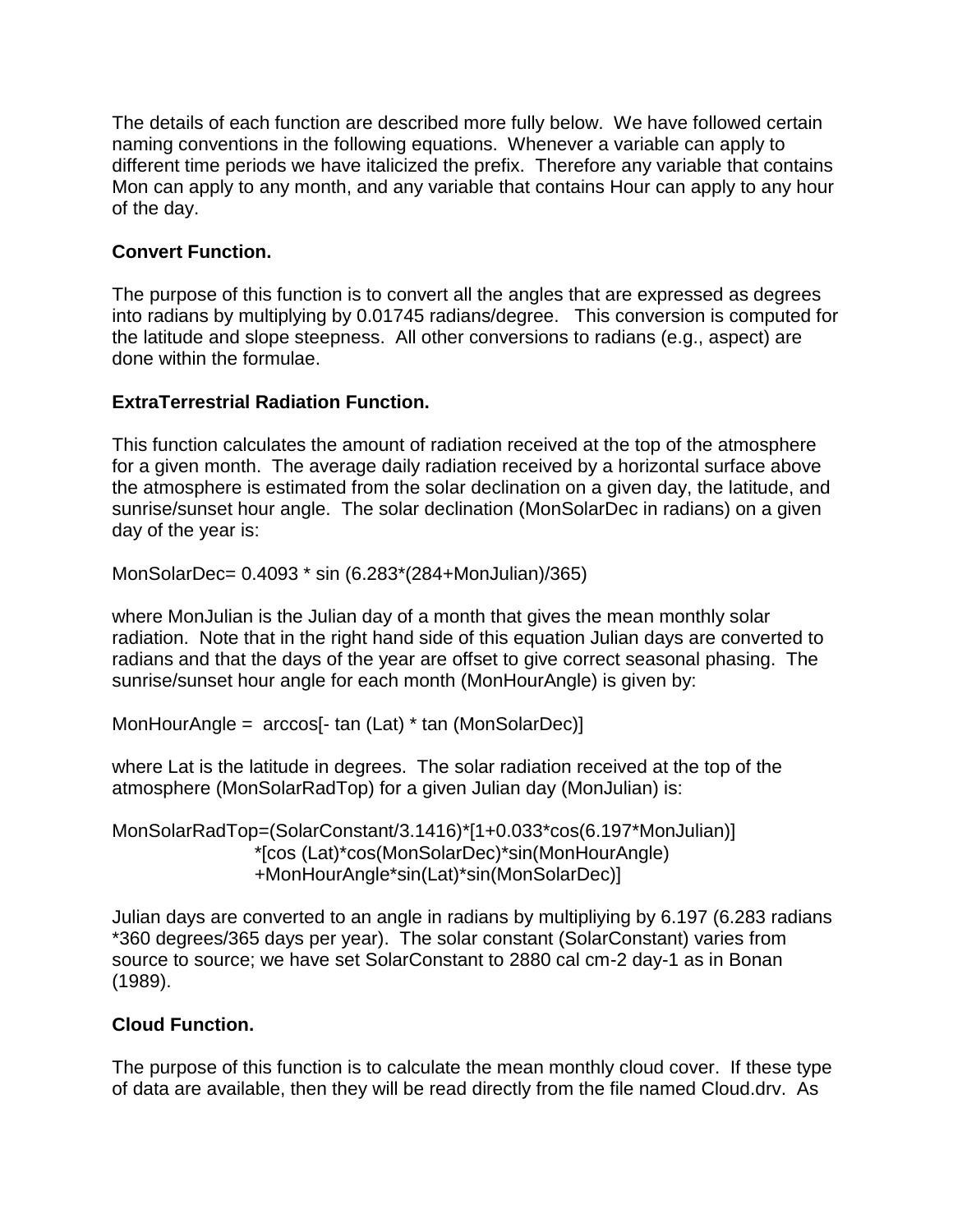cloud data are rarely available, therefore we leave the option of calculating cloud cover from the temperature range and the amount of precipitation following the method of Urban (1994). The first step is to calculate the saturation vapor pressures at the minimum (MonTempMin), the mean 24 hour (Temp24), and mean daytime (MonTempDay) temperature for each month:

MonEvapSatTempMin = 6.1078\*exp [(17.269\*MonTempMin)/(237.3+MonTempMin)]

MonEvapSatTemp24 = 6.1078\* exp [(17.269\*MonTemp24)/(237.3+MonTemp24)]

MonEvapSatTempDay = 6.1078\* exp [(17.269\*MonTempDay)/(237.3+MonTempDay)]

TempMin and Temp24 are taken from the Climate.drv file. The mean daytime temperature (MonTempDay) is calculated from the mean 24 hour temperature (MonTemp24) and the mean maximum temperate (MonTempMax):

MonTempDay= 0.212\* (MonTempMax-MonTemp24) +MonTemp24.

MonTemp24 and MonTempMax are read from the Climate.drv file. The mean monthly relative humidity (MonRelHumid) is then calculated from the ratio of the monthly saturation pressures at the minimum and daytime temperatures:

MonRelHumid= 100\*MonEvapSatTempMin/MonEvapSatTempDay.

The evaporative demand (MonEvap) increases with the relative humidity and the vapor saturation pressure at the mean temperature:

MonEvap= MonRelHumid \* MonEvapSatTemp24

The monthly proportion of cloud cover (MonCloud) is then estimated as

MonCloud= 1.0 - 0.1155\*(MonEvap/(MonPrecip\*10))0.5

where MonPrecip is the monthly precipitation in cm from the Climate.drv file. Because there are combinations of evaporative demand and precipitation that may give negative numbers, MonCloud is restricted to be a number greater than or equal to zero.

## **Transmission Function.**

This function estimates the effect of clouds and elevation (as it influences the depth of the atmosphere) on the amount of radiation hitting a horizontal surface. The radiation received at the top of the atmosphere is attenuated by the time it reaches the earth's surface. Although some (Buffo et al 1977) have applied a constant factor, we estimate transmissivity based on latitude, elevation, and mean monthly cloud cover as suggested by Nikolov and Zeller (1992). The first step is to estimate the effect of latitude on transmissivity, with the assumption that as latitude increases, the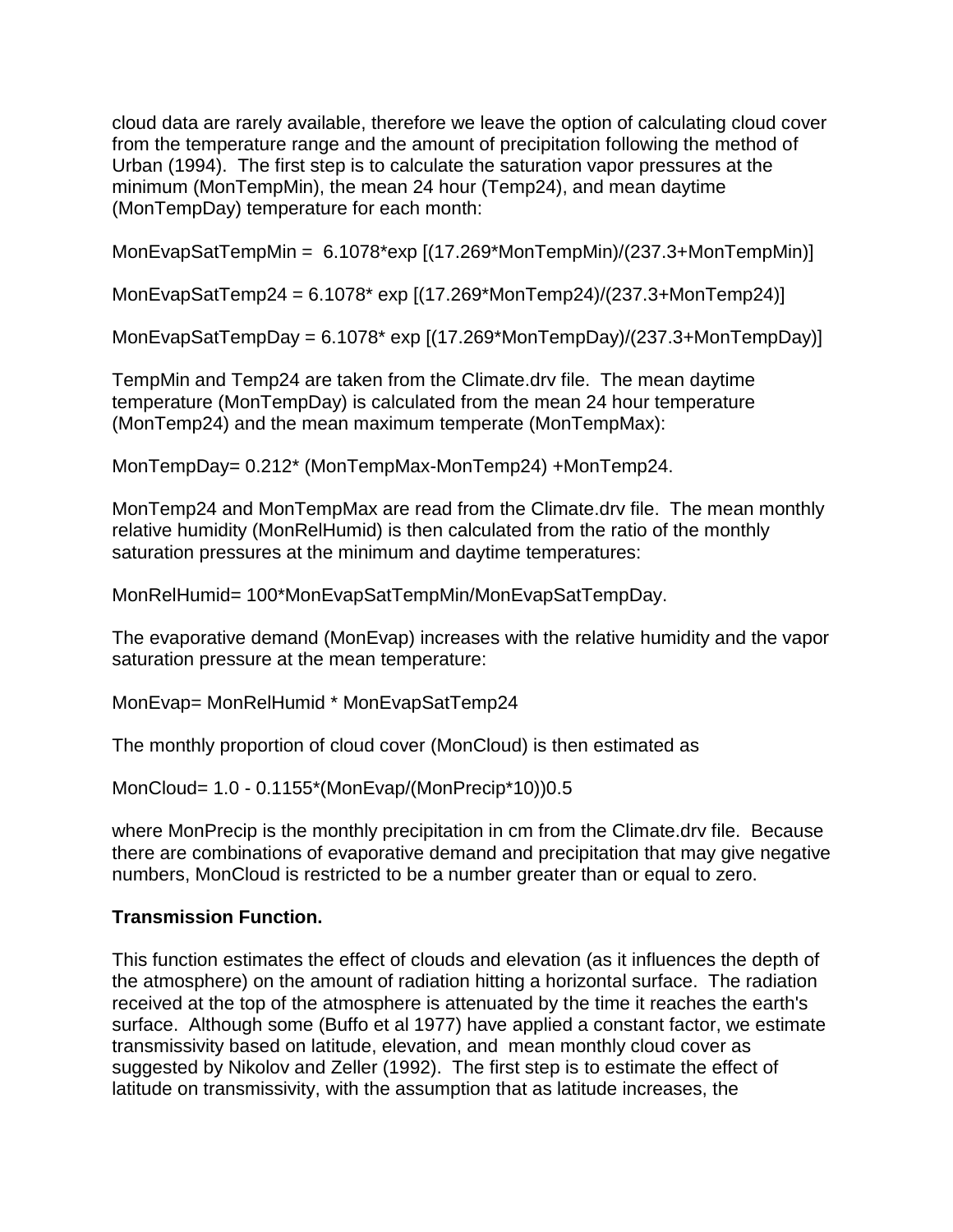transmissivity decreases. Several constants are calculated from latitude (Lat, which is in degrees):

CosLatConstant=1.0 - (1.3614 \* cos (Lat))

This constant is then used to calculate two other constants used to estimate amount of radiation transmitted through the atmosphere:

TransConstant1= 32.9835- (64.884 \* CosLatConstant)

and

TransConstant2 = 0.715 - (0.3183 \* CosLatConstant)

These two transmission constants are used to estimate the amount of solar radiation actually received at the ground surface at sea level (MonSolarRadSeaLevel).

MonSolarRadSeaLevel= -TransConstant1+(TransConstant2 \*MonSolarRadTop) - (0.3259\*MonSolarRadTop\*MonCloud)

where MonCloud is the proportion of cloud cover (i.e., complete cloud cover = 1) and MonSolarRadTop is the radiation received at the top to the atmosphere.

In addition to the effect of latitude and cloud cover, transmission is assumed to increase with increased elevation. The first step is to calculate the amount of radiation that is absorbed by the atmosphere at sea level:

MonMaximimRadAbsorbed = MonSolarRadTop - MonSolarRadSeaLevel

The next step is to calculate the fraction of this radiation that is not absorbed if the elevation is higher than sea level:

MonFractTrans = 1.0 -exp [-0.000067\* (Elev/AvgSineSolarAltAngle)

where Elev is elevation in meters, and AvgSineSolarAltAngle is the average sine of the solar altitude angle as calculated below. This equation is a simplification of the one presented by Nikolov and Zeller (1992).

The amount of total radiation reaching the surface each month (MonSolarRadSurf) is:

MonSolarRadSurf=MonSolarRadSeaLevel+(MonFractTrans\*MonMaximimRadAbsorbed

## **Partition Function.**

This function partitions the total amount of radiation that is received by a horizontal surface into direct and diffuse radiation. The total solar radiation received at the earth's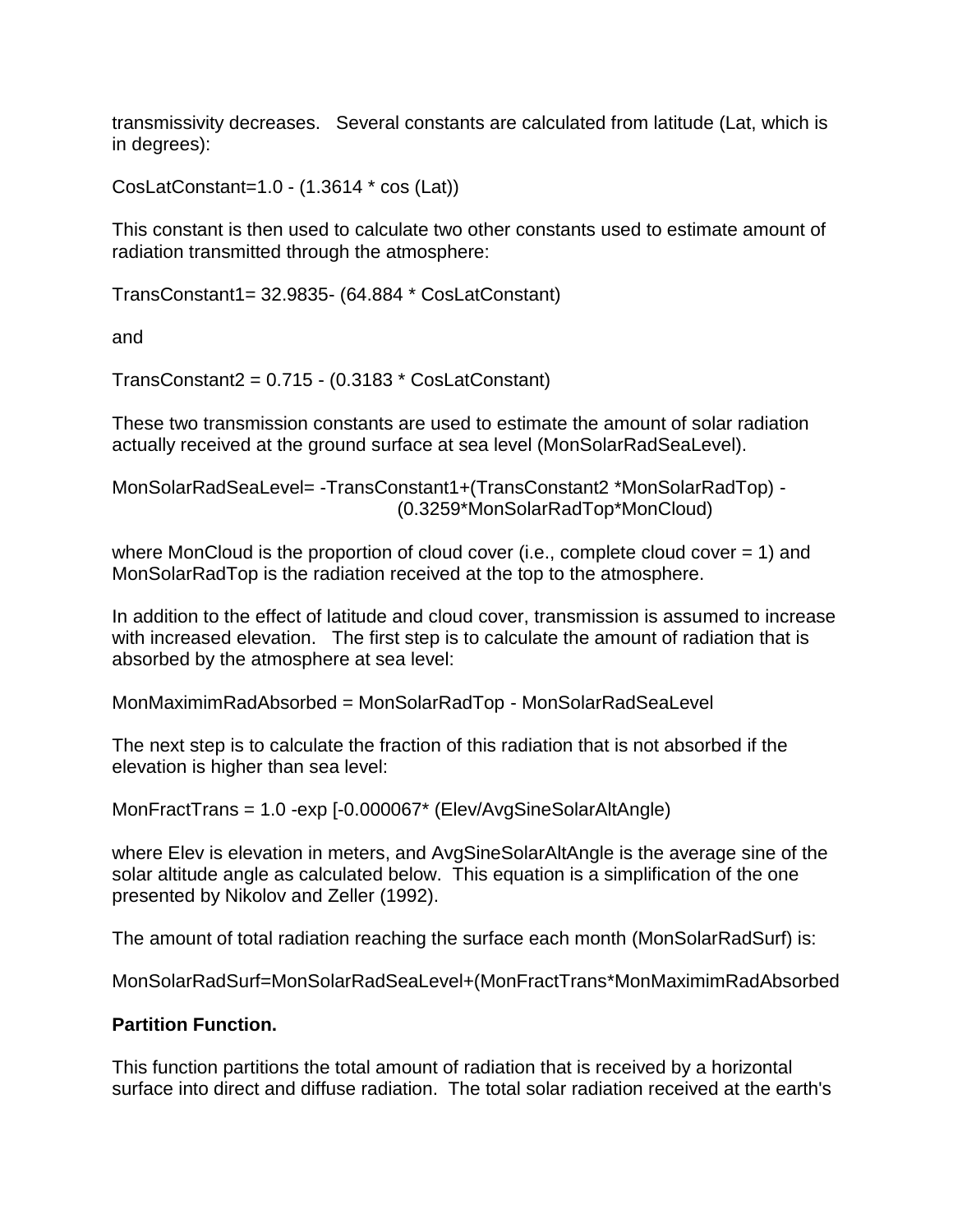surface is separated into direct beam (MonSolarDirect) and diffuse radiation (MonSolarDiffuse) by the method of Klein (1977). First one must calculate the fraction of solar radiation that is received at the ground surface for each month (MonFractRecived):

MonFractRecieved= MonSolarRadSurf/MonSolarRadTop

The fraction of solar radiation received as diffuse light each month (MonFractDiffuse) is an inverse function of the fraction of total radiation that is received:

MonFractDiffuse= 1.0045 + (0.0435\*FractRecived) -(3.522 MonFractRecived2) + (2.6313\*MonFractRecieved3)

This relationship appears to be good for a range of MonFractRecieved of 0.15-0.75. If FractRecieved is greater than 0.75 then MonFractDiffuse is set equal to 0.166.

The amount of direct radiation received by a horizontal surface without topographic shading (MonDirSolRad) will be:

MonDirSolRad= (1-MonFractDiffuse)\*MonSolarRadSurf

The amount of diffuse solar radiation received by a horizontal surface without topographic shading (MonDiffuseSolRad) is:

## MonDiffuseSolRad=MonFractDiffuse\*MonSolarRadSurf

## **Diffuse Tilt Function.**

This function adjusts the amount of diffuse radiation received by a site to account for the fact that on a tilted surface not all the sky is visible. For diffuse solar radiation the amount of energy received is directly proportional to the fraction of the sky that is not obscured:

MonDiffuseSolRadSlope=MonDiffuseSolRad\*cos2(Slope/2)

where Slope is the site steepness in percent slope as stored in the Locate.drv file.

## **Direct Tilt Function.**

This function estimates the effect of a tilted surface on the amount of direct radiation received following the method of Keith and Kreider (1978) and Liu and Jordan (1963). The effect of a sloping surface on direct solar radiation requires the daily average of the solar incidence angle (MonSolarIncAngle) and the daily average solar altitude angle (MonSolarAltAngle) for each month. To solve these one must compute hourly solar incidence and altitude angles, then compute an average. The first step is to calculate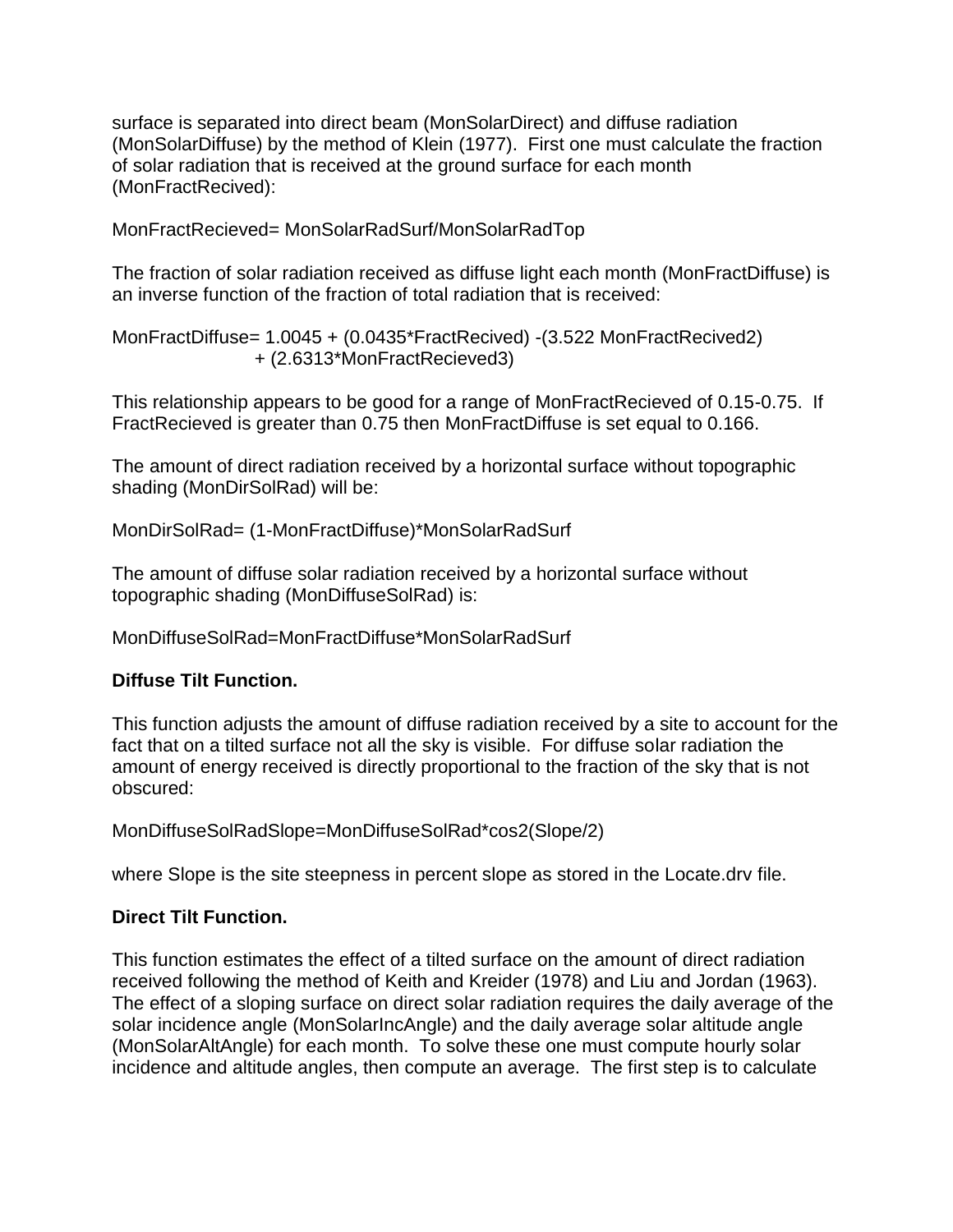the solar hour angle (SolHourAngle) for each hour of the day using a 24 hour clock, where Time is the time since midnight:

SolHourAngle=0.2618\*(Time-12)

The sine of the solar altitude angle for a given hour of the day for a month is:

HourMonSineSolarAltAngle=sin(Lat)\*sin(MonSolarDec) + cos(Lat)\*cos(MonSolarDec)\*cos(SolHourAngle)

For horizontal surfaces the cosine of the solar incidence angle is:

HourMonCosSolarIncAngle=HourMonSineSolarAltAngle.

For tilted surfaces facing directly south (180 degrees) with a slope of Slope:

HourMonCosSolarIncAngle=sin[Lat-0.01745\*Slope]\*sin(MonSolarDec) + cos(Lat-0.01745\*Slope) \*cos(MonSolarDec)\*cos(SolHourAngle)

For tilted surfaces other than those facing south (180 degrees) the cosine of the solar incidence angle is:

HourMonCosSolarIncAngle=cos(AzimAngleSouth-AzimAngleWall)\* cos(arcsin (HourMonSineSolarAltAngle))\*sin(Slope) + HourMonSineSolarAltAngle\*cos(Slope)

The azimuth angle of the sun from the south is given by:

MonAzimAngleSouth=arcsin[cos(MonSolarDec)\*sin(SolHourAngle)/ Cos(arcsin(HourMonSineSolarAltAngle)]

The wall azimuth angle is defined as:

AzimAngleWall=0.01745\*(180-Aspect)

To calculate how the direct solar radiation of a tilted surface deviates from the horizontal it is necessary to calculate the daily means of HourMonSineSolarAltAngle (AvgSineSolarAltAngle) and HourMonCosSolarIncAngle (MonAvgCosSolarIncAngle) for the period the sun is above the horizon and in front of the surface. This means that only the hours which meet the following conditions should be used to compute the averages: when arcsin(HourMonSinSolarAltAngle) is more than 0 radians and arccos(HourMonCosSolarIncAngle) is less than 1.5708 radians.

The mean daily direct solar radiation recieved each month by a sloping surface (MonDirectSolRadSlope) is: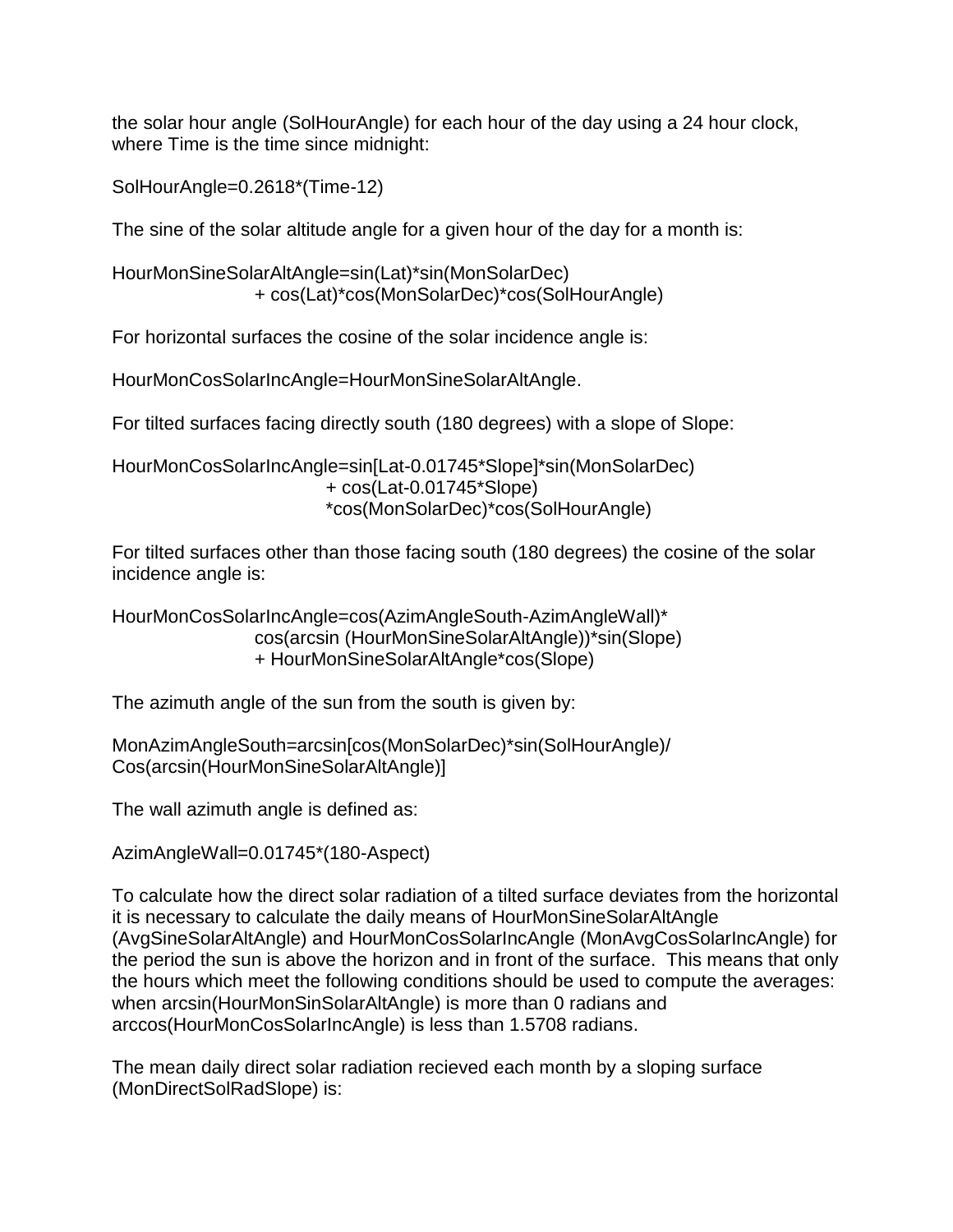## MonDirectSolRadSlope=MonDirectSolRad\*MonAvgCosSolarIncAngle /MonAvgSineSolarAltAngle.

# **Total Radiation Function.**

This function calculates the total radiation received as the mean daily amount for each month. The total solar radiation received is:

MonSolRad=MonDirectSolRadSlope + MonDiffuseSolRadSlope

# **Sun Angle Function.**

This function calculates the azimuth angle of the sun at sunrise (SunriseAzimAngle) in degrees from south and the solar altitude angle when the sun is directly south (SolarAltAngleSouth) in degrees from the horizon for each month. It also calculates the yearly average value of these variables, weighted by the mean daily radiation received each month. The azimuth angle of the sun at sunrise for each month in degrees is given by:

MonSunriseAzimAngle= 57.3 \*MonHourAngle

where MonHourAngle is the hour angle in radians from south at sunrise. This is calculated above (see ExtraTerrestrial Radiation Function). The solar altitude angle when the sun is directly south (MonSolarAltAngleSouth) in degrees from the horizon for each month is calculated as:

MonSolarAltAngleSouth = arcsin (sin(Lat)\*sin(MonSolarDec) + cos(Lat)\*cos(MonSolarDec)

where MonSolarDec is calculated by the ExtraTerrestrial Radiation Function.

The annual mean of these angles is calculated as a weighted average based on the mean monthly total radiation:

AvgSunriseAzimAngle =Sigma (MonSunriseAzimAngle\*MonSolRad) /TotalAnnualSolRad

and

AvgSolarAltAngleSouth =Sigma (MonSolarAltAngleSouth\*MonSolRad) /TotalAnnualSolRad

where TotalAnnualSolRad is the sum of all the mean daily radiation values for each month. A weighted average is used so that the months that contribute the greatest amount of radiation have the greatest effect on the yearly average.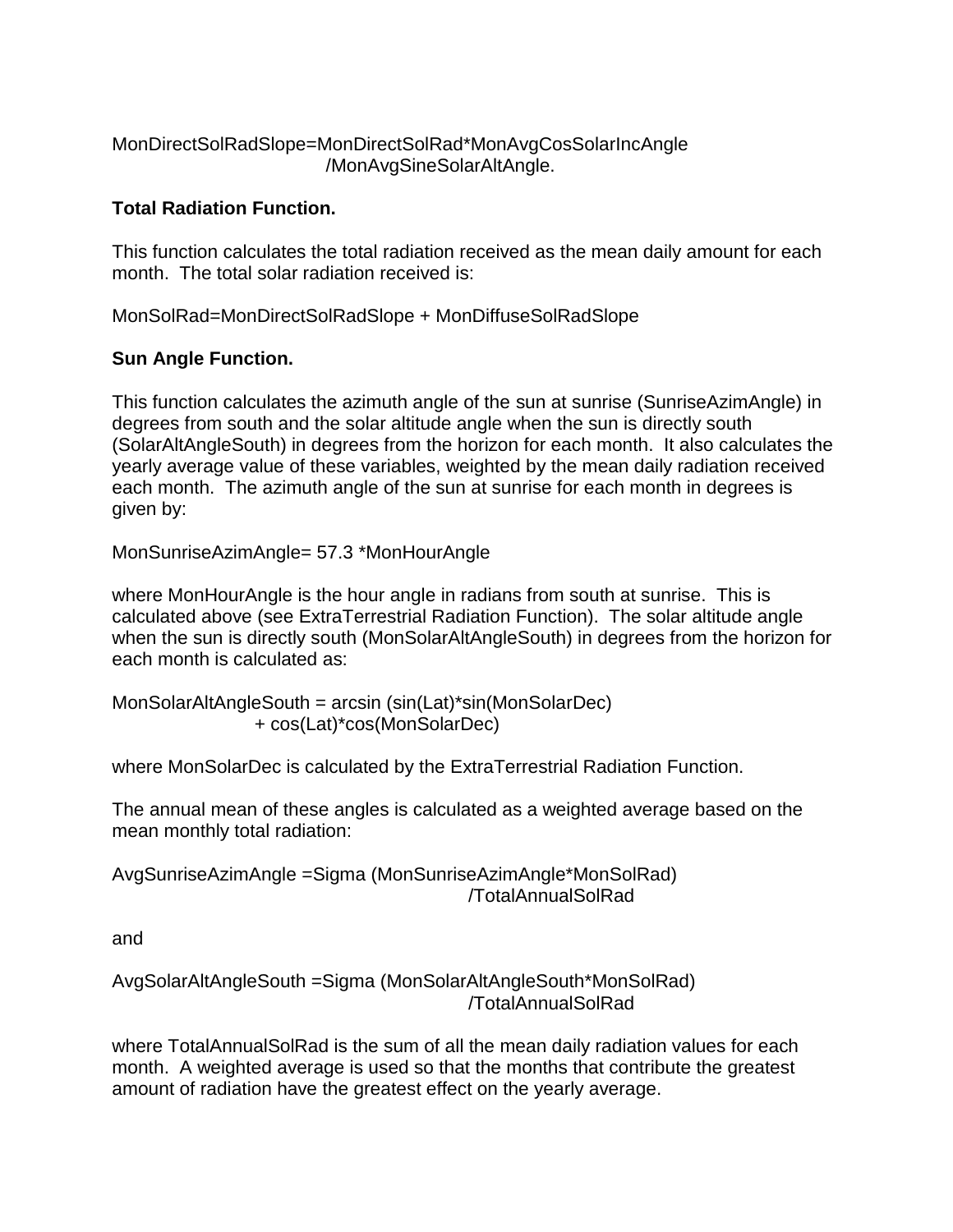## **Running the Programs**

## **SolarRad**

To run this program type in SolarRad and hit enter. The program will then ask for the name of the site (this must match one found in the Locat.drv file), and whether you are going to read a file containing the cloud cover data or if you are going to estimate the cloud cover from climatic data. The program with then make the calculations and write the results to a file called Radiate.drv. If you wish to save the results from a previous run, you must rename this file before running the program again.

## SolarImg

To run this program type in SolarImg and hit enter. The program then asks you to supply the names of the files containing the elevations (m), slopes (percent), aspects (degrees from north), the types of files these are (choice include ASCII, 16 bit binary, floating point binary, SVF, and ERDAS). ASCII files have been tested most frequently and most likely to give good results. Use other types at your own risk. If the files containing elevation, slope, and aspect data are not SVF or ERDAS types, then the user must supply the number of rows and columns in the files. The program then requests the latitude in degrees and requests the number of months that the estimates should be made. If one month is selected, then one is asked to supply the Julian day for that month. If 12 months are selected then the days presented in Table 1 are used. The program then asks if the cloud cover is to be entered from a file (Clouds.drv) or if it is to be estimated from climatic data (Climate.drv). The program then asks what type of radiation data should be output (direct beam, diffuse or total). The output files are named by the month and have the extensions .tot, .bea, and .dif for the total, direct beam, and diffuse radiation data. If 12 months are selected then two additional grids are output: mean daily direct beam and total radiation (Year.bea and Year.tot)

## **Input/Output Files**

## SolarRad files

The single cell version of the program requires that the user input data on the monthly climate (Climate.drv) or cloud cover (Cloud.drv), and the physical characteristics of the site (Locate.drv). Although most users will want to run each month of the year, the Climate.drv and Cloud.drv files may be altered to include the climate and cloud data for a single month. The program then outputs the mean daily radiation and sun angle information for each day of the month and for the year. The details of each file are described below.

Climate.drv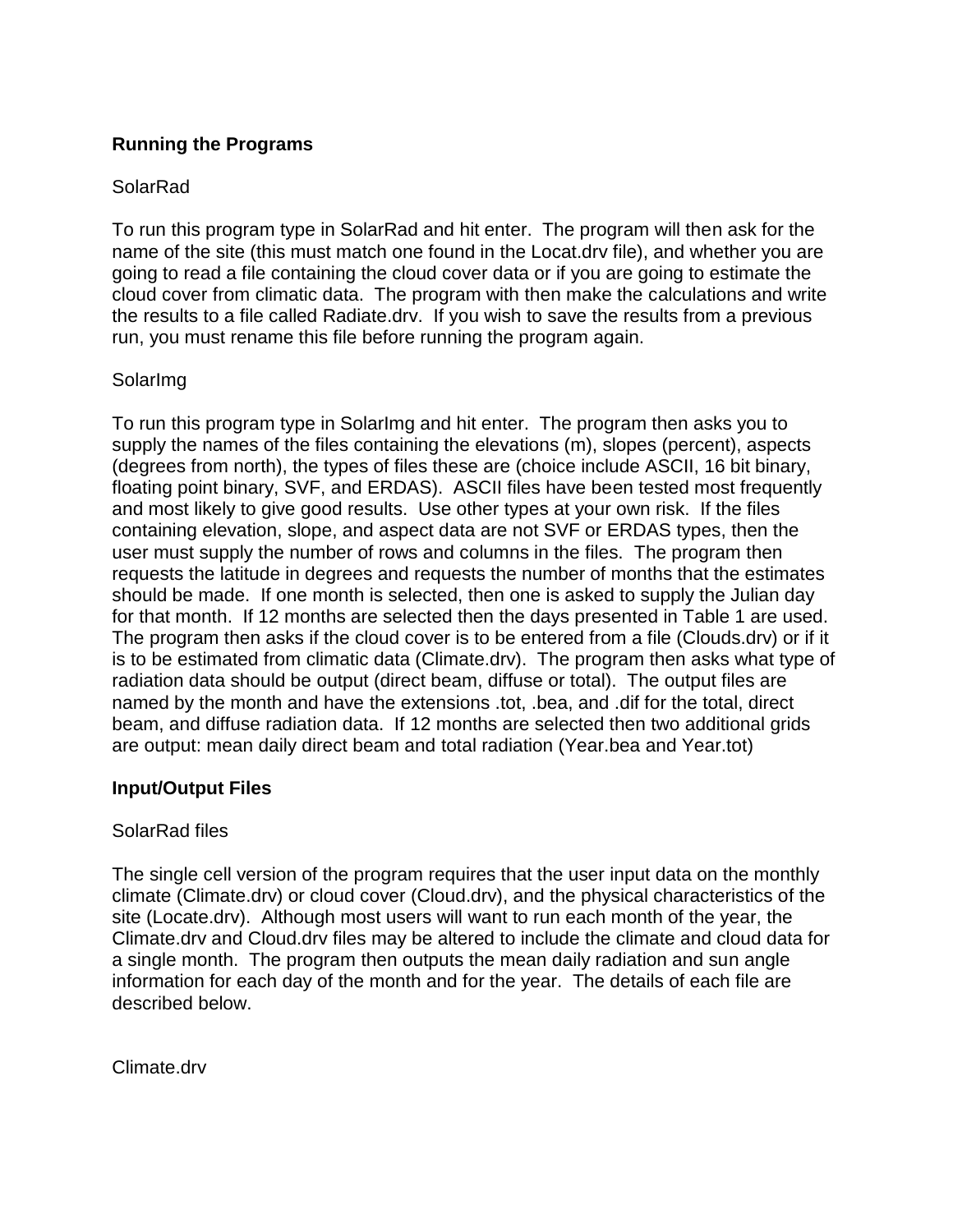This input file contains the climatic information required to calculate the effects of climate on cloud cover. This file is used by both the single cell and grid versions of the model. If the user only wishes to calculate radiation inputs for a single month, then only the temperature and precipitation data for a single month need to be entered.

The variables in order of their appearance in the file are as follows:

Model Number: ML04 indicates this file is input for SolarRad or SolarImg.

Input File Number: indicates the type of file, we have abitararly assigned the Climate.drv file tha value 12.

Month: a 3 character abbreviation of the month of the year staring with January and ending with December. The first letter of each month must be capitalized as shown in the example file.

TempMin: the mean monthly minimum temperature (C).

TempMax: the mean monthly maximum temperature (C).

Temp24: the mean monthly temperature for the entire 24 hour day (C).

Prec: the mean monthly total precipiation (cm).

Example Climate.drv file:

ML04 12 Jan -1.50 3.2 0.3 39.0 ML04 12 Feb -0.20 7.0 2.7 27.0 ML04 12 Mar 0.10 9.4 3.8 27.0 ML04 12 Apr 1.70 14.6 7.4 14.0 ML04 12 May 4.40 19.3 11.7 11.0 ML04 12 Jun 7.30 23.3 14.9 6.0 ML04 12 Jul 9.00 28.7 18.3 1.0 ML04 12 Aug 8.60 28.0 17.4 4.0 ML04 12 Sep 6.30 24.1 13.5 8.0 ML04 12 Oct 3.40 15.8 8.1 18.0 ML04 12 Nov 0.70 7.5 3.5 34.0 ML04 12 Dec -0.90 3.6 1.1 41.0

Clouds.drv

If there are monthly estimates of cloud cover, then the user can include these data in the Clouds.drv file. If the user only wishes to calculate radiation inputs for a single month, then only the cloud data for a single month need to be entered.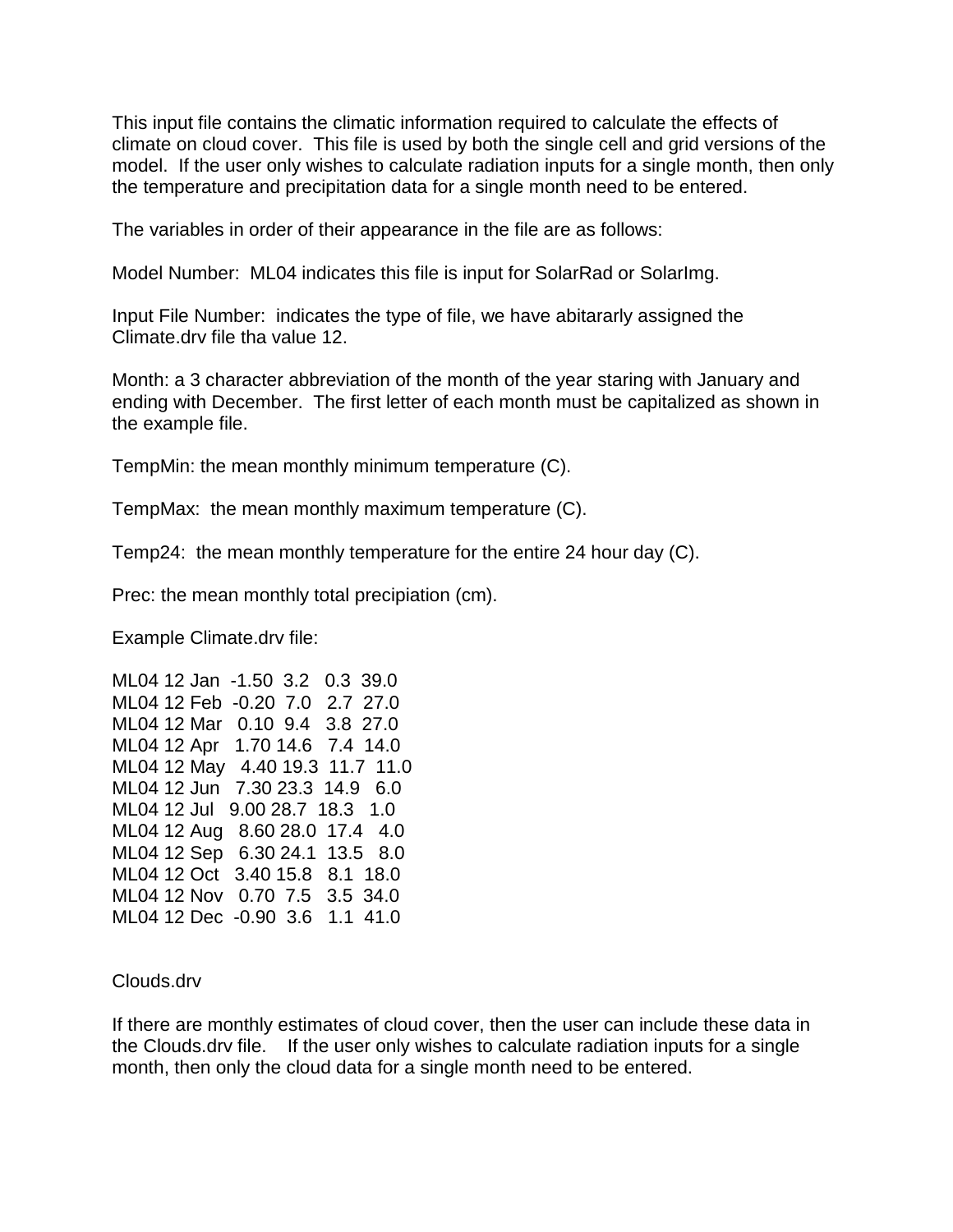Model Number: ML04 indicates this file is input for SolarRad or SolarImg.

Input File Number: 11 indicates this is the Clouds.drv file

Month: a 3 letter abbreviation for the month of the year staring with January and ending with December. The first letter of each mopnth needs to be capitalized as shown in the example file.

Cloud: the proportion of the sky covered with clouds for each month.

Example Cloud.drv file:

ML04 11 Jan 0.70 ML04 11 Feb 0.70 ML04 11 Mar 0.60 ML04 11 Apr 0.60 ML04 11 May 0.50 ML04 11 Jun 0.30 ML04 11 Jul 0.20 ML04 11 Aug 0.20 ML04 11 Sep 0.30 ML04 11 Oct 0.40 ML04 11 Nov 0.60 ML04 11 Dec 0.70

## Locat.drv

This file is used by the single cell version (SolarRad) and is used to define the location and site characteristics of the area where solar radiation and sun angles are to be estimated. More than one site name can be stored in this file. If the user wishes to keep the cloud or climatic data the same for a set of sites, then is only necessary to enter the particular site name when prompted by the program.

The variables in order of their appearance in the file are as follows:

Model Number: ML04 indicates this file is input for STANDCARB.

Input File Number: 16 indicates this is the Locat.drv file.

SiteName: the name of the particular site being simulated.

SoilText: the soil texture class of the site.

Ecoregion: the ecoregion that the site occurs in. This determines the species of trees that will be present.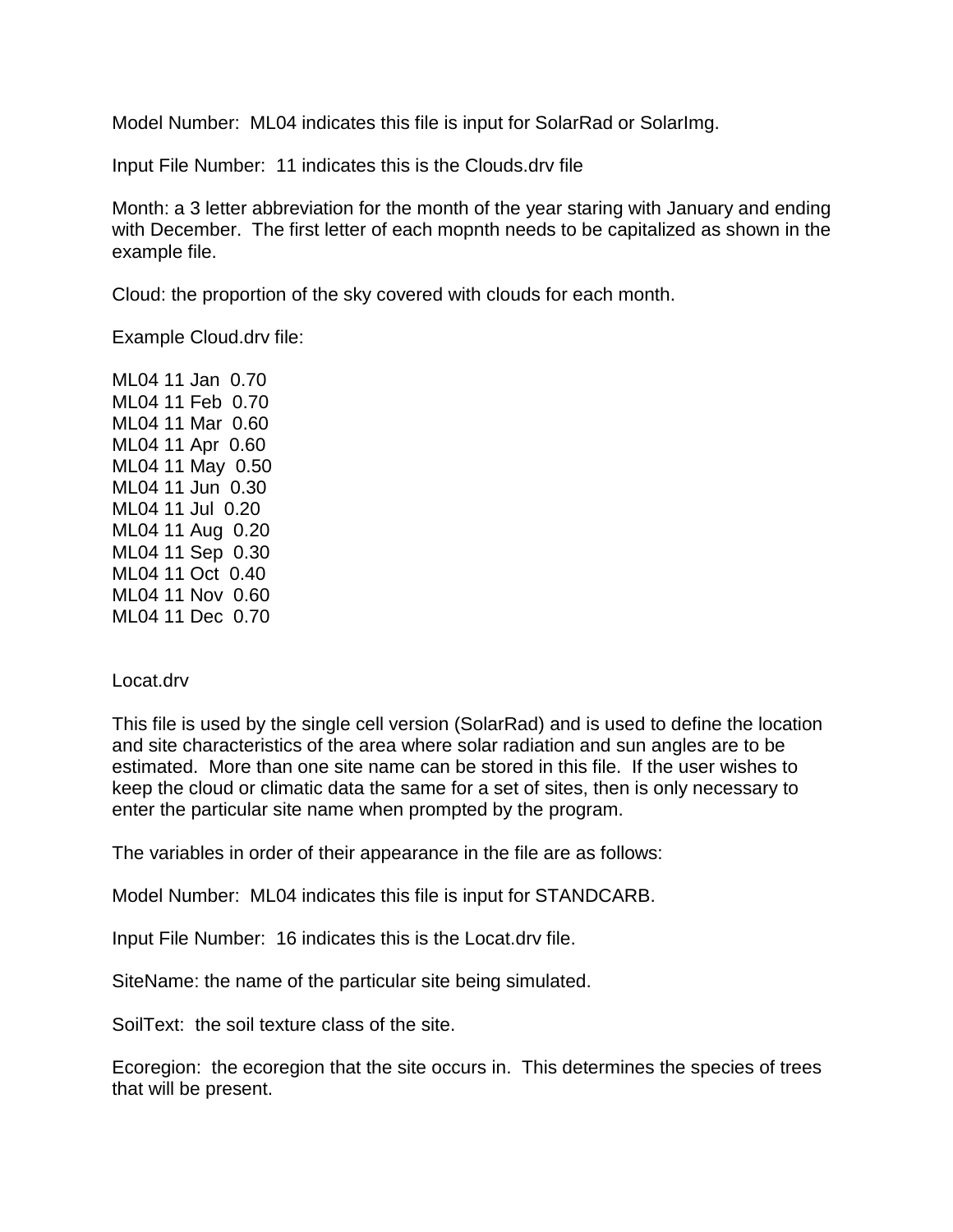California Coast Range (CACR) California Cascades-west side (CACW) Oregon Cascades-west slope (ORCW) Oregon Cascades-east slope (ORCE) Oregon Coast Range (ORCR) Washington Cascades-west slope (WACW) Washington Cascades-east slope (WACE)

Latitude: the latitude of the site to the nearest degree (degree).

Elevation: the elevation above mean sea level of the site (meters).

Aspect: the compass direction that the site is sloping toward (degrees from north).

SlopeSteep: the steepness of the site in percent.

SoilDepth: the depth of the soil for rooting of plants (cm).

Rocks: the percentage of the soil profile that has fragments of rock >2mm diameter  $(%).$ 

Example Locat.drv file:

|  | ML04 16 defaultsite loam CACR 40 300 180 0 100 5 |  |  |  |  |
|--|--------------------------------------------------|--|--|--|--|
|  | ML04 16 testsite1 loam ORCW 44 100 180 0 100 5   |  |  |  |  |
|  | ML04 16 testsite2 loam ORCW 44 1000 180 0 100 5  |  |  |  |  |
|  | ML04 16 testsite3 loam ORCW 44 3000 180 0 100 5  |  |  |  |  |

Radiate.drv

This file is output by the SolarRad program. It contains the radiation and sun angles data for each month and the mean for the year. This file is overwritten each time the program is run. If the user wishes to save output from a paritcular site, the file should be renamed before the program is run again!!

The variables in order of their appearance in the file are as follows:

Model Number: ML04 indicates this file is from the SolarRad program.

Input File Number: 13 indicates this is the Radiate.drv file

Month: a 3 character abbreviation for the month of the year staring with January and ending with December. Also there is a name Year which indicates the daily mean during the year for radiation and the yearly weighted average for the sun angles.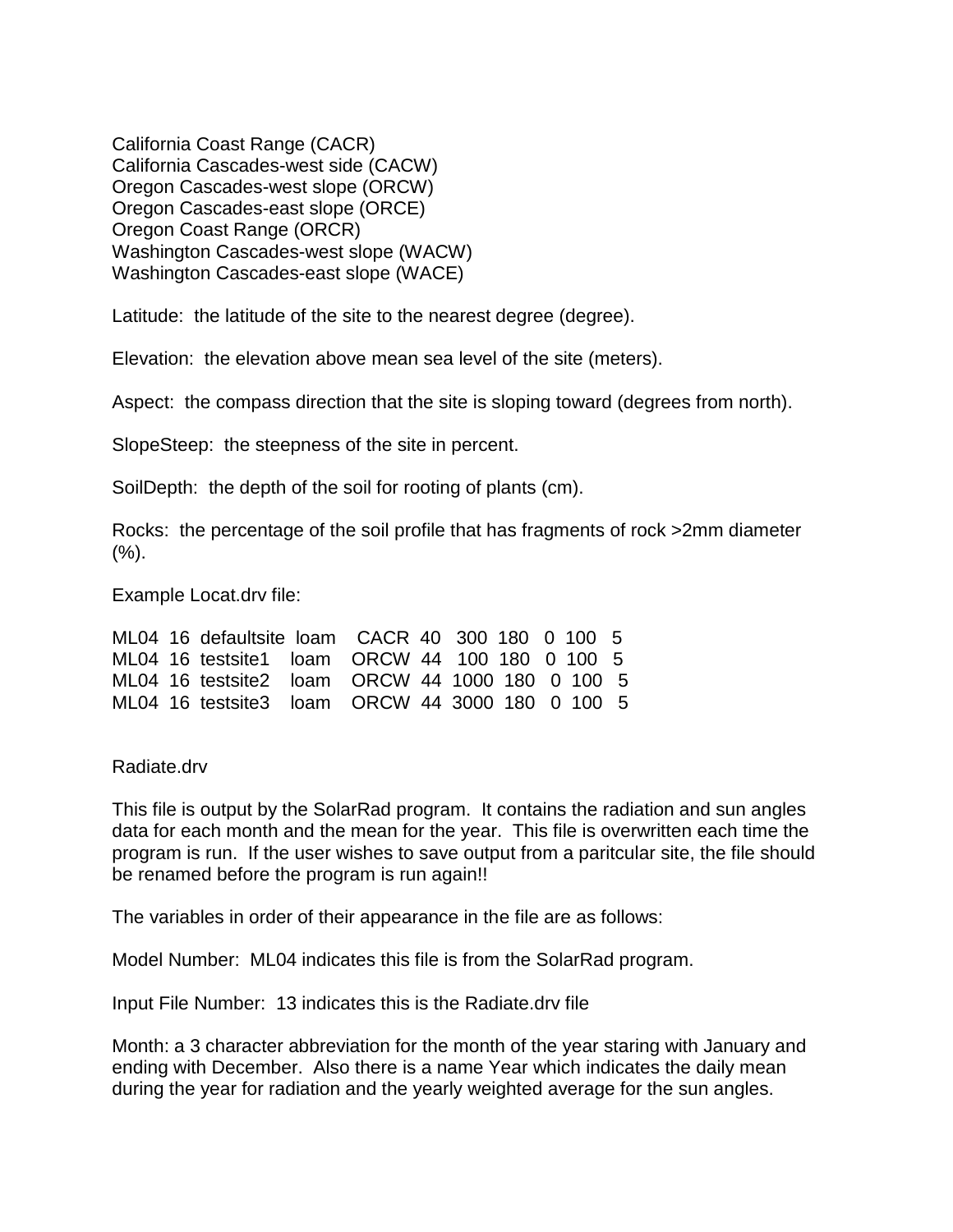DifSolRad: mean daily diffuse solar radiation for a given month and site (cal cm-2 day-1). To calculate the monthly radiation multiply this number by the number of days in the month. For the year, this is the daily mean for the year. To calculate the yearly radiation multiply the year value by 365.

DirSolRad: mean daily direct solar radiation for a given month and site (cal cm-2 day-1). To calculate the monthly radiation multiply this number by the number of days in the month. For the year, this is the daily mean for the year. To calculate the yearly radiation multiply the year value by 365.

SolRad: mean daily total solar radiation for a given month and site (cal cm-2 day-1). To calculate the monthly radiation multiply this number by the number of days in the month. For the year, this is the daily mean for the year. To calculate the yearly radiation multiply the year value by 365.

SunriseAzimAngle: the azimuth angle of the sun at sunrise for each month (degrees from south). The year value is the weighted average, weighted by mean daily total radiation received each month.

SolarAltAngleSouth: solar altitude angle when the sun is directly south (degrees from the horizon). The year value is the weighted average, weighted by mean daily total radiation received each month.

Example of the Radiate.drv file

Model, card, Month, DifSolRad, DirSolarRad, SolRad SunriseAzimuthAngle, AltAngleSouth

ML04 16 Jan 75.63 30.13 105.76 68.34 25.08 ML04 16 Feb 110.80 57.34 168.14 77.17 33.04 ML04 16 Mar 156.03 89.96 245.99 87.67 43.58 ML04 16 Apr 203.91 47.37 351.28 99.22 55.42 ML04 16 May 236.78 99.01 435.79 109.19 64.79 ML04 16 Jun 240.49 272.79 513.28 114.32 69.09 ML04 16 Jul 156.07 515.59 671.66 111.99 67.18 ML04 16 Aug 196.07 271.42 467.49 103.37 59.46 ML04 16 Sep 169.66 152.64 322.30 92.15 48.22 ML04 16 Oct 124.37 75.85 200.22 80.61 36.40 ML04 16 Nov 84.10 36.94 121.04 70.68 27.09 ML04 16 Dec 66.28 24.46 90.74 65.74 22.95 ML04 16 Year 151.68 156.13 307.81 99.30 55.01

SolarImg files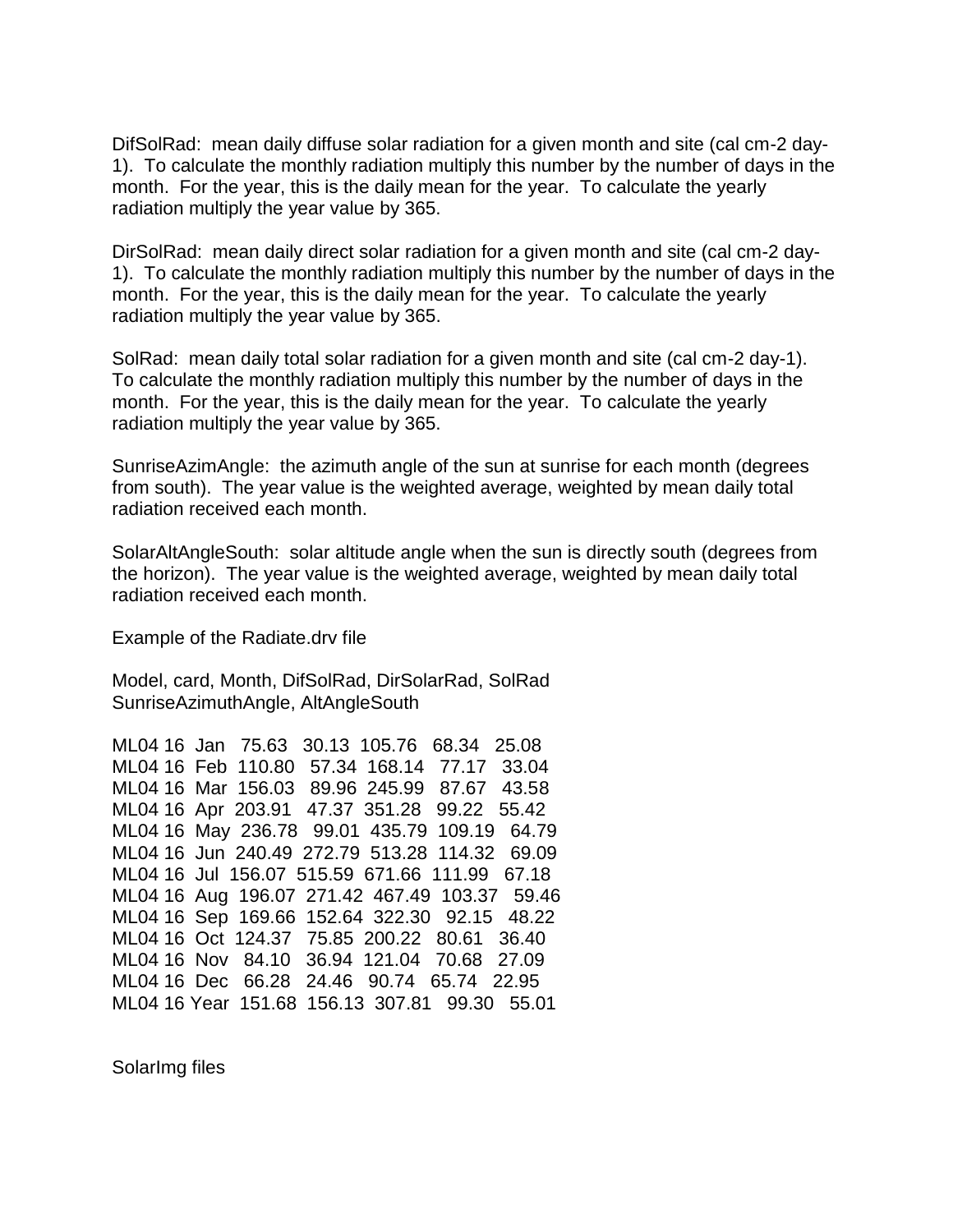This version of the file is for a grid of locations, each cell in this grid can have a different elevation, slope, and aspect. The latitude is assumed to be constant within the grid of cells, and the cloud cover or climatic data used to estimate this is also assumed to apply to the entire grid. These files (Climate.drv and Cloud.drv) are exactly like those used for the single site version. Examples of the grid input files for ASCII data are presented below.

### Elev.img

This file contains the elevation in meters of each cell in the grid. This is an example of a 5 column by 5 row grid.

 10 100 200 200 300 100 100 200 200 300 200 200 200 200 200 300 300 200 200 200 400 400 200 200 200

### Slope.img

This file contains the slope in percent of each cell in the grid. This is an example of a 5 column by 5 row grid.

 15 30 15 0 0 30 30 15 0 0 30 30 0 0 0 30 30 0 0 0 30 30 0 0 0

Aspect.img

This file contains the aspect in degrees from north of each cell in the grid. This is an example of a 5 column by 5 row grid.

| $\mathbf{0}$      | 0 180 180 180 |  |
|-------------------|---------------|--|
| 0                 | 0 180 180 180 |  |
| 0                 | 0 180 180 180 |  |
| $\mathbf{\Omega}$ | 0 180 180 180 |  |
| $\mathbf{0}$      | 0 180 180 180 |  |

Total Radiation Files